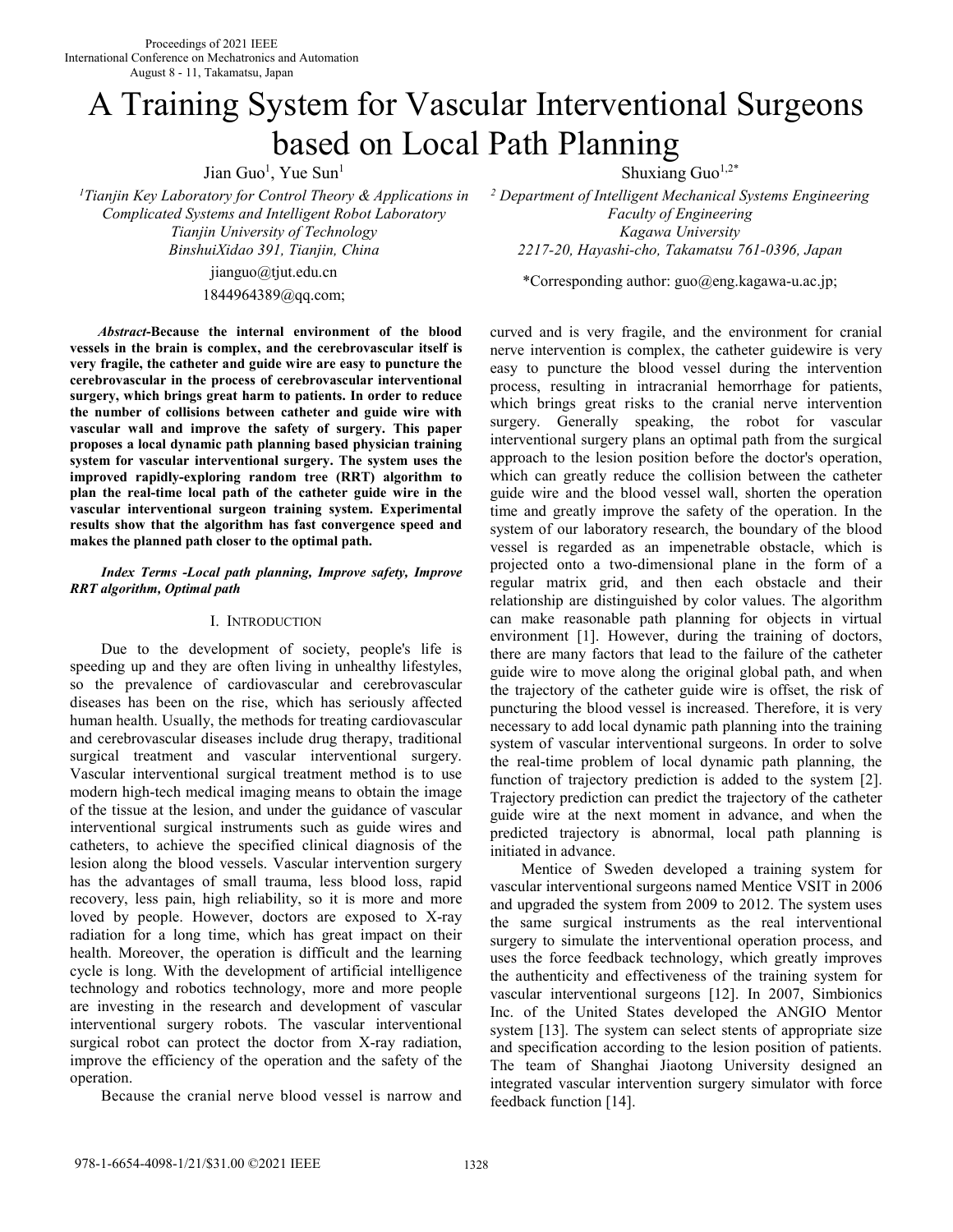In order to satisfy the needs of medical training, an auxiliary intervention simulation module was added in the simulator. Beijing Institute of Technology has developed a training system for vascular interventional surgery based on nonlinear force feedback. This training system aims to use virtual reality technology to help doctors and trainees master the skills of vascular interventional surgery quickly, efficiently and at low cost.

Dynamic local path planning can greatly reduce the number of collisions between the catheter guide wire and the vascular wall, and improve the safety of the doctor training system for vascular interventional surgery. The innovation of this paper lies in the real-time local path planning for the catheter in the doctor training system using the improved RRT algorithm. According to the intravascular environment, the catheter plans a collision-free path from the predicted position  $X_n$  at the next moment to the sub-target point  $X_{ng}$  on the global path. The algorithm can guarantee the real-time performance of path planning. The planned path is closer to the optimal path and does not have too large a turn path.

This paper is divided into five parts. In the first part, we introduce vascular interventional surgery and the physician training system for vascular interventional surgery based on dynamic local path planning. The second part introduces the dynamic local path planning based on RRT algorithm. The third part introduces the dynamic local path planning based on the improved RRT algorithm. The fourth part is the experiment and analysis of catheter dynamic local path planning in the vascular intervention surgery doctor training system; The fifth part summarizes this article.



Fig. 1 Flow chart of dynamic local path planning for vascular interventional surgeon training system.

### II. THE LOCAL PATH PLANNING BASED ON RRT ALGORITHM

 Vascular intervention is the first choice for the treatment of cardiovascular and cerebrovascular diseases. However, during the vascular intervention, doctors will use DSA imaging equipment, which poses a great threat to the health of doctors. Therefore, the use of vascular interventional surgery robot is an inevitable trend of development. However, the blood vessels are very fragile and the environment is complex, so it is very demanding for the robot for vascular intervention surgery, and it is necessary to ensure the safety of the surgery. Preoperative path planning can plan an optimal global path, and then the catheter guidewire moves along the global path, which can greatly reduce the number of collisions with the blood vessel ratio and improve the safety of surgery. However, during the surgery, due to improper operation and unclear contrast images, the catheter guidewire will deviate from the global path, resulting in the failure of the vascular puncture surgery. Therefore, it is very necessary to study the local path planning. Local path planning allows for the correction of offtrack catheter guidewires to the original trajectory.

Traditional path planning algorithms include artificial potential field algorithm, fuzzy rule algorithm, A\* algorithm, genetic algorithm and neural network algorithm. However, all these methods need to model obstacles in a certain space. Their calculation complexity is high and the calculation time is long. The principle of RRT algorithm is very simple. The principle of this algorithm is to quickly expand a group of tree-like paths to explore areas in space, and then find a feasible path. Fig. 2 shows the random tree growth diagram of the traditional RRT algorithm.

 $X_{\text{start}}$  is the starting position and  $X_{\text{goal}}$  is the target position. The process of path space search starts from the starting point, and the line randomly scatters  $X_{rand}$ ; Then find the nearest x near to  $X_{rand}$ ; Then advance stepsize along the direction from  $X_{near}$  to  $X_{rand}$  to get  $X_{new}$ ; Detecting whether there is collision with obstacles in the map environment; If there is no collision, a space search expansion will be successfully completed.

RRT algorithm obtains the path from the starting position to the target position through multiple iterations. Fig. 3 shows the flow chart of each iteration of algorithm.



Fig. 2 The random tree growth diagram of the traditional RRT algorithm.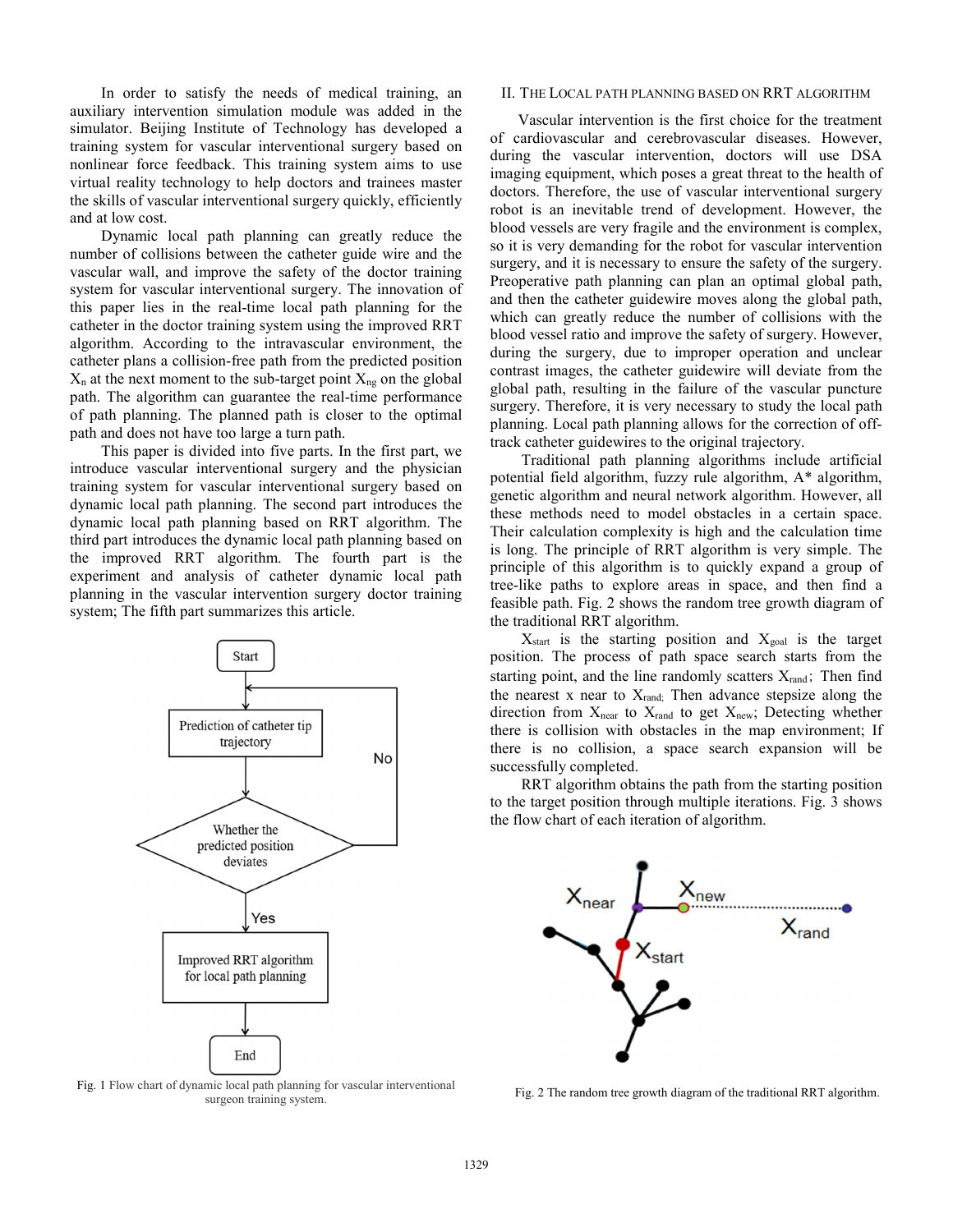

Fig. 3 The flow chart of each iteration of algorithm

From the above process, we can see that the algorithm is iterative before reaching the convergence condition, so as long as there is an effective path between the starting point and the end point of the planning, as long as there are enough iterations, then the sampling points are enough, the denser the random tree grows, and the area that can be explored is wide enough, so it is inevitable to find an effective path. However, because the sampling points are random every time, the algorithm can't guarantee that the found path is optimal, and the same starting point and end point are planned many times, and the planned path is different every time.

### III. IMPROVED RRT ALGORITHM

An improved RRT algorithm is proposed based on the traditional RRT. The algorithm uses a mixture of node connection screening strategy and extension point selection strategy. It can control the growth direction of random tree, improve the convergence speed of algorithm and improve the efficiency of catheter path planning in doctor training system.

#### *A. Expansion point selection strategy*

The principle of extended point selection strategy is to simulate the attraction of target point to catheter tip in artificial potential field method, and improve the random sampling function in RRT algorithm. This strategy can guide the growth direction of the expansion tree, so as to explore the target as soon as possible, making the growth of the expansion tree more directional, eliminating the need to do a lot of unnecessary expansion, greatly reducing the planning time and saving resources. The new leaf node is determined by the random point  $X_{rand}$  and the target point  $X_{goal}$ , which is used to guide the tree to expand to the target point. Fig. 4 is a schematic diagram of expansion point selection strategy.

Define a constant l when the distance between the obstacle and the target point is less than l, use the above method to guide the expansion of the expansion tree. Otherwise, it is still expanding in the random direction. In this way, the randomness of the expansion tree is kept, and it can be expanded to the target faster.

The principle of artificial potential field is shown in formula (1).

$$
U = \begin{cases} \frac{1}{2}K(\frac{1}{D} - \frac{1}{D_0})^2\\ 0, \quad D > D_0 \end{cases}
$$
 (1)

In this formula, U is the repulsive potential field function, K is the repulsive coefficient, D is the distance between catheter and vessel wall, and  $D_0$  is the action range of repulsive force field.

According to the principle of artificial potential field method, we also establish a repulsive field S for all obstacles in the RRT algorithm. As shown in the formula (2)

$$
S = \begin{cases} \frac{1}{2} K_s (\frac{1}{d} - \frac{1}{d_0})^2 \\ 0, \ d > d_0 \end{cases}
$$
 (2)

In the formula, S is the repulsive force field function,  $K_s$ is the repulsive force field coefficient, d is the distance between the obstacle and the target point, and  $d_0$  is a predetermined constant. The repulsive force field of obstacles far away from the target point is larger. We stipulate that  $X<sub>new</sub>$ in the repulsion field cannot be added to the extension tree T, thus compressing the search space, which means that the algorithm can be extended to the target as soon as possible.



Fig. 4 The schematic diagram of expansion point selection strategy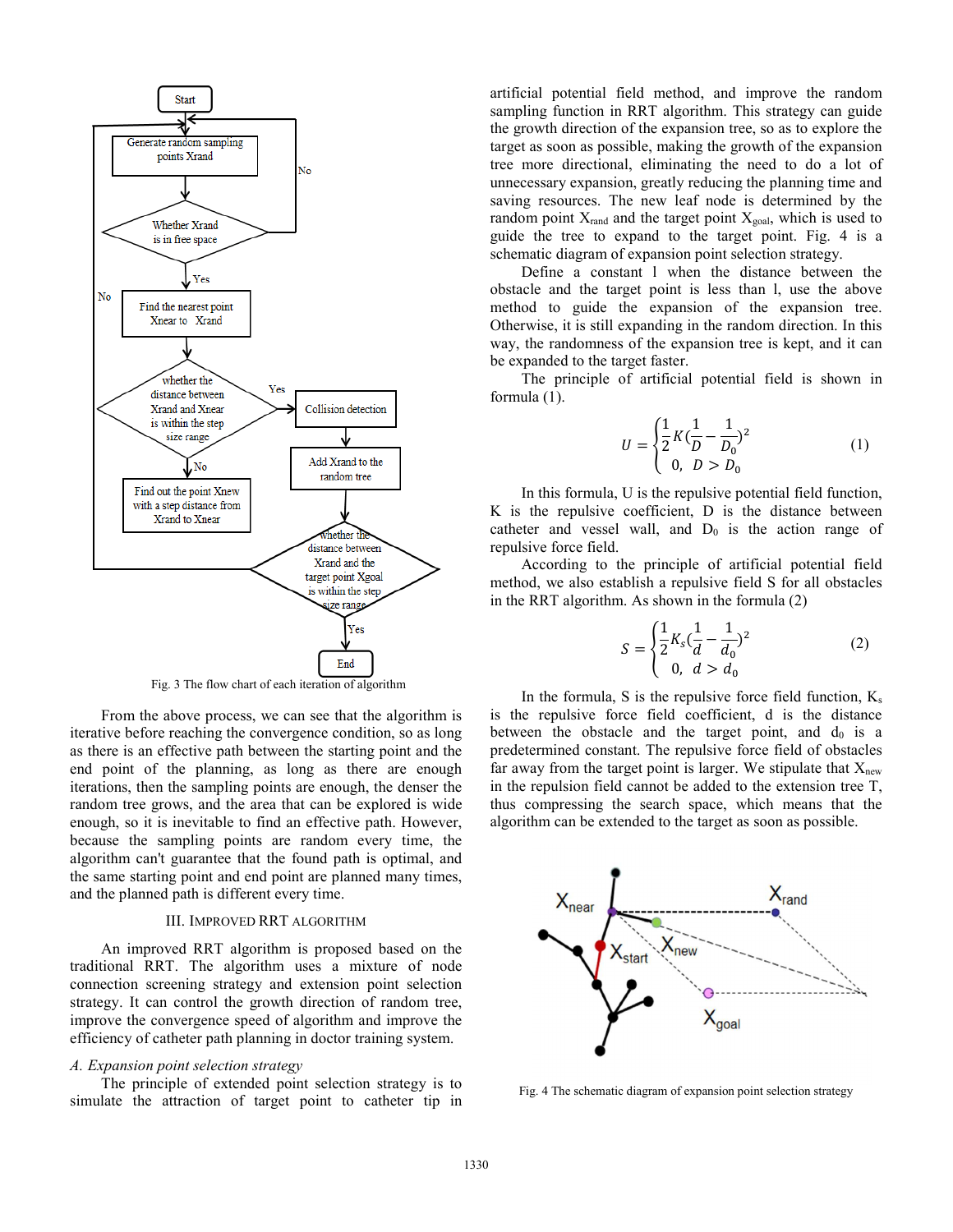

Fig. 5 The included angle  $\theta$ 

When the algorithm generates a new node  $X_{\text{new}}$ , first judge whether it is in the range of obstacle repulsion field, and if it is in the range of repulsive force field, the point will be abandoned for the next iteration. If not, collision detection is performed. If the collision detection is passed, this point is added to the tree T, and whether it meets the constraint of |  $X_{\text{new}}-X_{\text{goal}}$  | < d is detected. If the constraint is met, the next iteration attempts to extend directly to the target point.

#### *B. Node connection filtering strategy*

The optimal path obtained by RRT algorithm improved by extended point selection strategy may have a big turning path. Therefore, we solve this problem through the strategy of node connection filtering. The principle of node connection screening strategy is: every time a new node  $X_{\text{new}}$  is generated by random tree expansion, it is judged whether the included angle  $\theta$  between the connection between  $X_{\text{new}}$  and  $X_{\text{near}}$  and the connection between  $X_{near}$  and  $X_{near}$ 's parent node  $X_{parent}$  is too large. If it is too large,  $X_{\text{new}}$  will not be added to the random tree. The included angle  $\theta$  is shown in Fig. 5. Formula(3) shows the calculation method of angle θ.

$$
\theta = \arccos\left(\frac{D_1^2 + D_2^2 - D_3^2}{2 D_1 D_2}\right) + \arccos\left(\frac{D_1^2 + D_3^2 - D_2^2}{2 D_1 D_2}\right) \tag{3}
$$

In which D1 represents the distance from  $X_{new}$  to  $X_{parent}$ , D2 represents the distance from  $X_{near}$  to  $X_{parent}$  and D3 represents the distance from  $X_{near}$  to  $X_{new}$ . In the process of reselecting the parent node, it is judged whether the included angle  $\theta$  between  $X_{\text{new}}$  and  $X_{\text{near}}$  and  $X_{\text{near}}$  and its parent node is too large, and if it is too large,  $X_{near}$  will be abandoned as  $X<sub>new</sub>'s parent node.$ 

According to the kinematics formula and Kalman filter algorithm, the position of the catheter tip at the next time is obtained [2]. When the predicted position deviates from the global path beyond the threshold, the improved RRT algorithm is used to plan the local path.

### IV. EXPERIMENTAL RESULTS

#### *A. The experiment establishment*

This experiment is carried out by Matlab simulation and the training system of interventional surgeons in our laboratory. Firstly, we get the simulated vessel wall in the training system of vascular interventional surgeons by edge detection. Then the edge coordinates of the vascular wall are extracted. Finally, the images of blood vessel edges are put into Matlab for simulation experiments of traditional RRT and improved RRT. The goal and task of the two experiments are the same, that is, planning the path from the same starting position to the same sub-target position. The simulation results are shown in Fig. 6-Fig.15.



Fig. 6 The first experimental results of the traditional RRT algorithm







Fig. 8 The second experimental result of the traditional RRT algorithm







Fig. 10 The third experimental result of the traditional RRT algorithm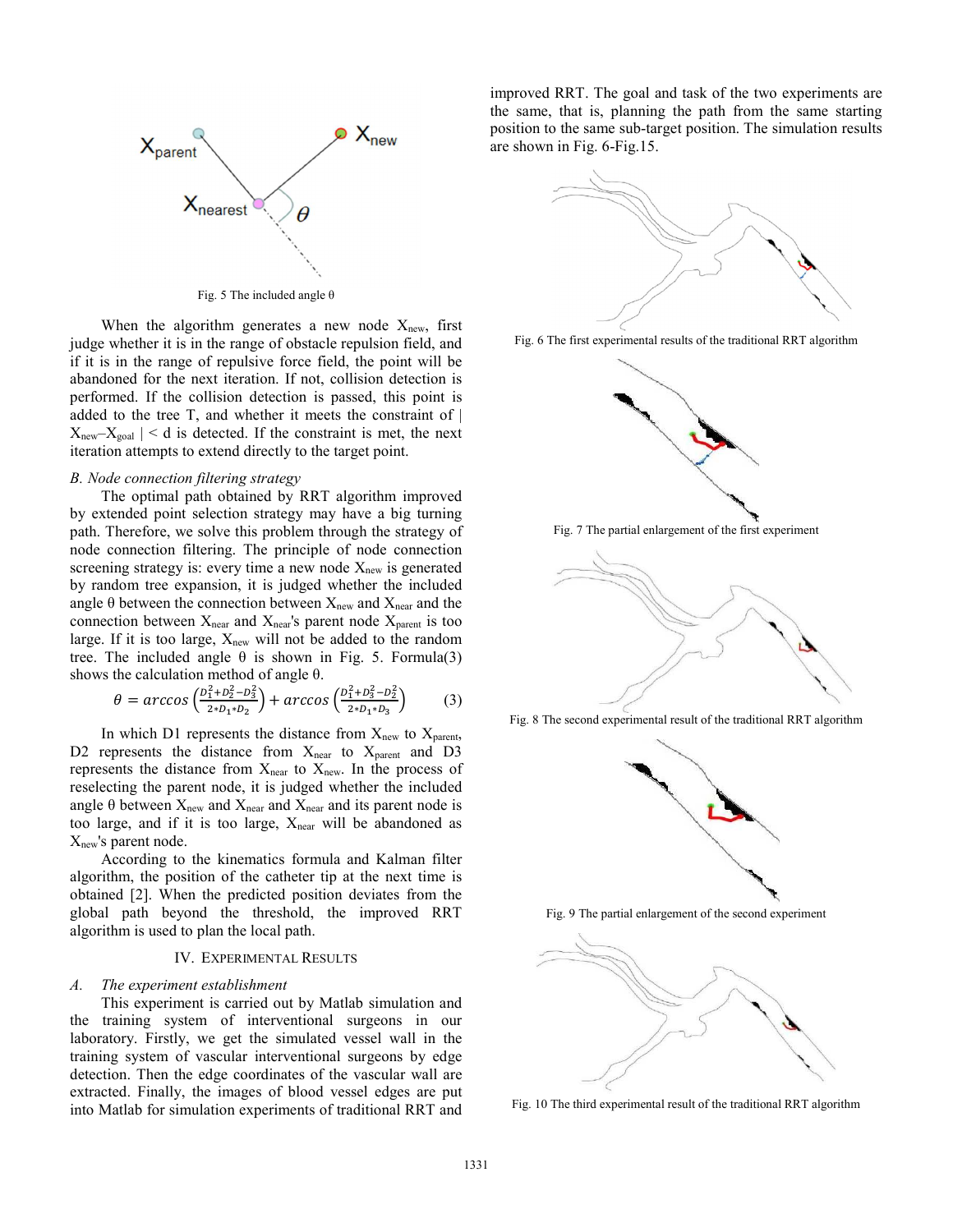

Fig. 11 The partial enlargement of the third experiment



Fig. 12 The fourth experimental result of the traditional RRT algorithm



Fig. 13 The partial enlargement of the forth experiment



Fig. 14 The results of improved RRT algorithm



Fig. 15 The partial enlargement of the Improved RRT algorithm result



Fig. 16 The training system for vascular interventional surgeons

TABLE Ⅰ COMPARISON TABLE OF PLANNING TIME AND PATH LENGTH

| Experiment | Planning time | Path length |
|------------|---------------|-------------|
| First      | 1.4s          | 4.749cm     |
| Second     | 1.1s          | 5.323cm     |
| Third      | Ιs            | 4.027cm     |
| Forth      | 1.16s         | 4.528cm     |
| Improved   | 0.704s        | 3.846cm     |

Fig. 6 shows the first experimental results of the traditional RRT algorithm. Fig. 7 shows the partial enlargement of the first experiment. Fig. 8 shows the second experimental result of the traditional RRT algorithm. Fig. 9 shows the partial enlargement of the second experiment. Fig. 10 shows the third experimental result of the traditional RRT algorithm. Fig. 11 shows the partial enlargement of the third experiment. Fig. 12 shows the fourth experimental result of the traditional RRT algorithm. Fig. 13 shows the partial enlargement of the third experiment. According to the results of these four experiments, we can see that for the same target task, the planned path is different every time. And some paths have larger turning angles and are not optimal paths.

Fig. 14 shows the Matlab experimental simulation of local path planning based on improved RRT algorithm. Fig. 15 shows the partial enlargement of the improve RRT algorithm result. Through the experiment, we can see that the local path obtained by the node connection filtering strategy does not turn at a large angle. And the planned path is better than the local path planned by the traditional RRT algorithm.

Finally, we carried out the experiment in the training system of vascular interventional surgeons in our laboratory. Improve the implementation of RRT algorithm by adding C# script in unity. As shown in Fig. 16, it is the training system for vascular interventional surgeons in our laboratory. This experiment includes two parts in the training system. The first part is four experiments of local path planning of traditional RRT algorithm in the doctor training system. The second part is the experiment of local path planning of improved RRT algorithm in the doctor training system. Nodes will be generated in the process of planning paths by RRT algorithm in the training system. The length of local path can be obtained by using these nodes according to the distance between points and points.

# *B. Analysis of Experimental Results*